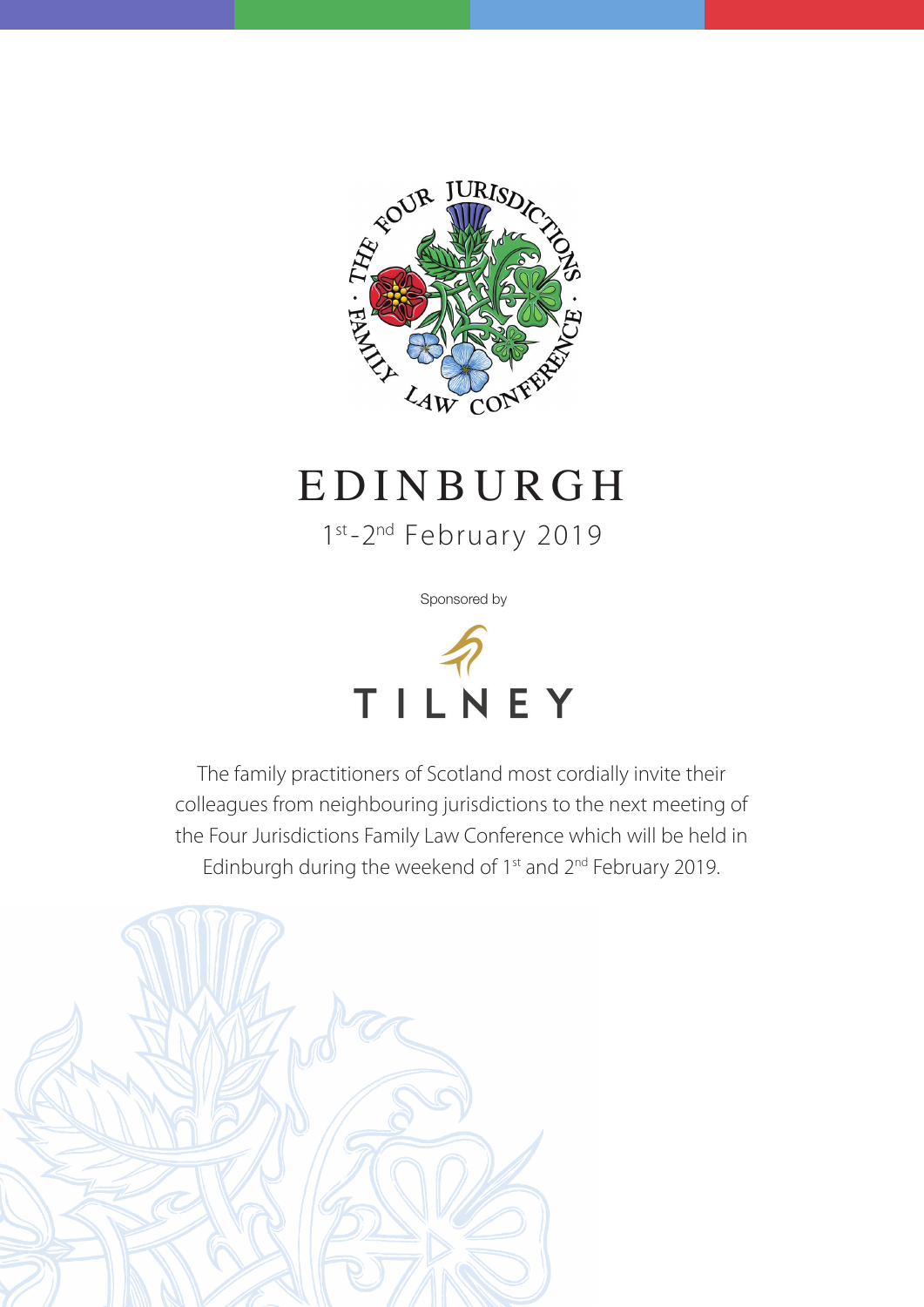#### **Friday 1st February 2019**

We are delighted to be able to open the Conference this year by welcoming Delegates to a Reception on board The Royal Yacht Britannia. Delegates will be collected from their Conference Hotels by coach. They will be welcomed to Edinburgh by Lord Brailsford. The evening will include a tour of the Royal Yacht, a champagne reception and canapes prior to Delegates being returned to the centre of Edinburgh by coach.

#### **Saturday 2nd February 2019 – Academic Programme**

**All Saturday events will take place in The Assembly Rooms, George Street, Edinburgh**

| 09:30           | Registration                                                                                                                                                                                             | 12:45 - 13:00 | Taina Moran & Mike Wardlaw                                                                                                                                                                                                                                                     |
|-----------------|----------------------------------------------------------------------------------------------------------------------------------------------------------------------------------------------------------|---------------|--------------------------------------------------------------------------------------------------------------------------------------------------------------------------------------------------------------------------------------------------------------------------------|
| 10:00 - 11:15   | Welcome - Lady Wise<br>Vulnerable Witnesses - Chair, Lady Wise                                                                                                                                           | 13:00 - 14:00 | Chartered Financial Planners at Tilney<br>Lunch                                                                                                                                                                                                                                |
|                 | Keynote Speaker:<br>Dame Joyce Plotnikoff<br>Contributions from 4 Jurisdictions:<br>Lynda Brabender QC, Scotland;<br>Kate Burnell Barrister, England;<br>Fiona Donnelly, Solicitor, Northern<br>Ireland; | 14:00 - 15:30 | Financial issues in family breakdown -<br>Case Study - Chair, Alasdair Loudon;<br>Shaun George, Solicitor, Scotland;<br>Sam Hillas, Barrister, England;<br>Linda Robinson BL, Northern Ireland;<br>Muriel Walls, Solicitor, Ireland.<br>International enforcement of financial |
|                 | Sara Phelan SC, Ireland.                                                                                                                                                                                 |               | orders - Speaker, Byron James, Barrister.                                                                                                                                                                                                                                      |
| $11:15 - 11:45$ | Coffee break                                                                                                                                                                                             | 15:30 - 15:50 | AdiEU - Alexandre Boiche, Avocat                                                                                                                                                                                                                                               |
| 11:45 - 12:45   | Law Reform - what is new? -<br>Chair, O'Hara J, Northern Ireland;                                                                                                                                        | 15:50 - 16:00 | Concluding comments                                                                                                                                                                                                                                                            |
|                 | Kate Dowdalls QC,<br>Scottish Law Commissioner;<br>Joanne Edwards, Solicitor, England;<br>Paul C McCarthy SC, Ireland                                                                                    |               |                                                                                                                                                                                                                                                                                |

Delegates and their guests will be invited to a drinks reception to be followed by a black tie dinner dance in the beautiful surroundings of the recently refurbished Assembly rooms in George Street, Edinburgh.

#### **Accommodation:**

This year we have chosen not one but two Conference Hotels being The Principal Hotels, Edinburgh. The Conference itself is based in The Assembly Rooms in George Street and both hotels are located within a 5 minute walk of the venue.

The Principal Hotel George Street is offering Delegates special room rates of £169 per night, single occupancy and £180, double occupancy including breakfast.

The Principal Hotel Charlotte Square is offering Delegates special room rates of £195 per night, single occupancy and £207, double occupancy including breakfast.

The hotels are holding rooms for delegates at the above rates subject to availability until **21 December 2018**. After that date unsold rooms will be released. Delegates will

still be able to book rooms but booking will be subject to availability and will be on the best available rate.

To secure a room at the conference rates, delegates are encouraged to book as early as possible.

#### **Rooms require to be booked directly with the hotels.**

Rooms at The Principal Hotel George Street can be booked by contacting the in house reservations department via phone on 0131 240 7137 or via email: *EdinburghReservationsGS@Principal-Hayley.com* 

Rooms at The Principal Hotel Charlotte Square can be booked by contacting the in house reservations department via phone on 0131 240 7137 or via email: *roxburghreservations@Principal-Hayley.com*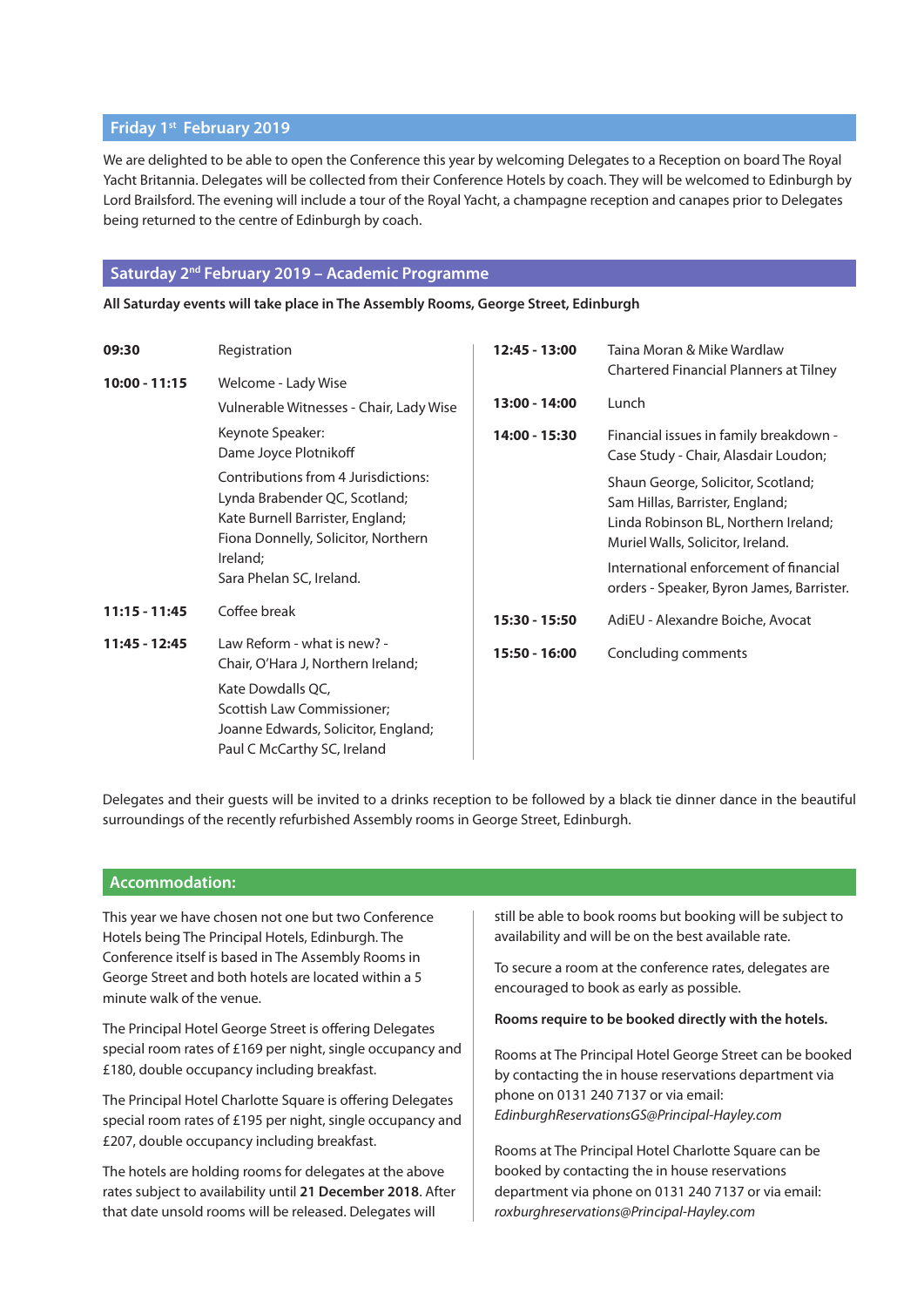

## **ED INBURGH**

1st-2<sup>nd</sup> February 2019

**BOOKING FORM**



| Please confirm                                                                                                                                                                             |      |                              |                 |  |  |
|--------------------------------------------------------------------------------------------------------------------------------------------------------------------------------------------|------|------------------------------|-----------------|--|--|
| If you agree to be contacted directly by our sponsors Tilney                                                                                                                               |      | Yes $\lfloor$                | No              |  |  |
| If you agree to be contacted by the Conference organisers in relation to future events                                                                                                     |      | Yes                          | No <sub>1</sub> |  |  |
| I wish to book the following place/places at the Four Jurisdictions Family Law Conference 2019:                                                                                            |      |                              |                 |  |  |
| Full Conference (including Friday Evening Reception;<br>Conference on Saturday and Black Tie Dinner Dance)                                                                                 | £255 | (Please tick as appropriate) |                 |  |  |
| Saturday Day Conference only                                                                                                                                                               | £135 |                              |                 |  |  |
| Saturday Day Conference under 3 years Qualified                                                                                                                                            | £80  |                              |                 |  |  |
| I will be accompanied at the Friday Reception and<br>Conference Dinner and Dance (places subject to availability)                                                                          | £175 |                              |                 |  |  |
|                                                                                                                                                                                            |      |                              |                 |  |  |
|                                                                                                                                                                                            |      |                              |                 |  |  |
| Payment made by: Cheque   Bank Transfer<br>Total £                                                                                                                                         |      |                              |                 |  |  |
| Please return this booking form by email or post to:<br>Shona Smith, Balfour+Manson LLP, 56-66 Frederick Street, Edinburgh, EH2 1LS (DX ED4 Edinburgh)<br>shona.smith@balfour-manson.co.uk |      |                              |                 |  |  |
|                                                                                                                                                                                            |      |                              |                 |  |  |

Payment can be made either by **cheque** or by **bank transfer**.

**Places will only be secured once both the booking form and payment have been received.** 

### **Bank Details**

Four Jurisdictions Committee: Royal Bank of Scotland Account Number **00206891** Sort Code **83 18 44 BIC:** RBOS GB 2L **IBAN:** GB85 RBOS83 I 8 4400 2068 91

**Please ensure that the delegates name is inserted as a reference on all payments.**